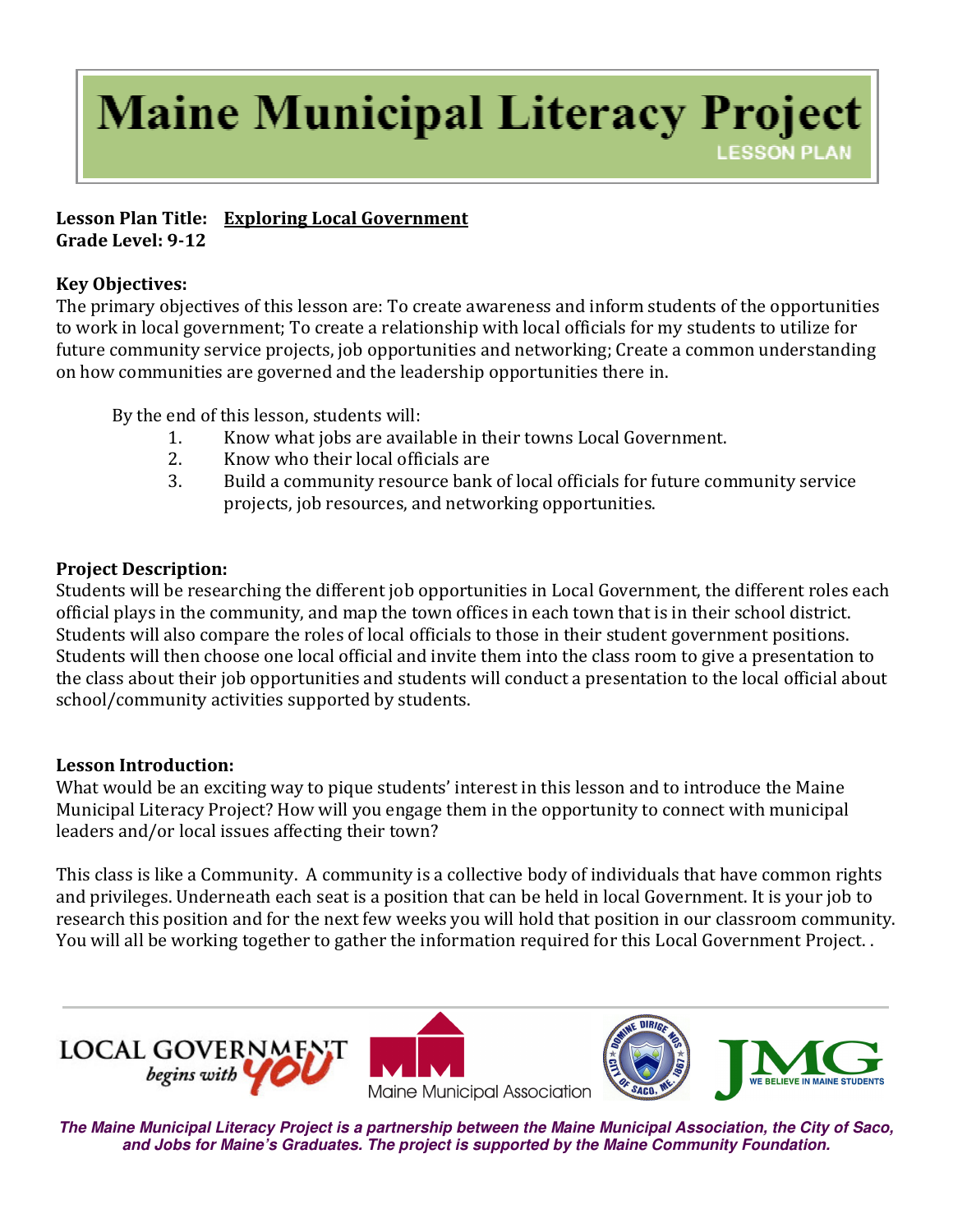# **Maine Municipal Literacy Project**

**LESSON PLAN** 

The class will be responsible for finding out the location of each municipal office, collecting the names of local officials and creating a resource bank for future student job shadow, community service and networking opportunities. You will also be making a wall map of the towns in the school district and include the location of the municipal offices on this map. As a community you will decide on one local government official to invite into the class room for a joint presentation. One presentation will be from the local official and the other will be from students presenting information about a school/community project, and giving an overview of the research and knowledge gained in the local municipal project.

## Instructional Strategies and Activities:

- Have Local Government in Maine booklets available.
- Have an internet resource guide of local government websites and additional helpful websites.
- Have materials needed for printing, cutting and gluing local town maps together.
- Provide examples of a professional power point and presentation skills
- Encourage students to work together to achieve requirements of the project, explaining that in order for a community to be successful all need to contribute.
- Conduct research prior to the lesson so when students have questions, answers can easily be provided.

#### Assessment:

Students will have created a Map that will have the location of the each of the Town Offices as well as underneath a list of those who hold positions in each town office. Students can also create a professional PowerPoint presentation showing the aspects of their student-led project.

#### Sharing the Learning:

Students will have the opportunity to present there knowledge gained and show off their presentation skills to other local officials, and potentially school administrators, and other classes of students. The Map can continue to be displayed in the classroom/school.

#### **Please Note:**

Additional curriculum materials can be found on the Maine Municipal Association website at: http://www.memun.org/public/ local\_govt/ed/default\_html

# Helpful Web Resources:

- http://www.memun.org/public/MMA/default.ht m
- http://www.memun.org/publications/LocalGovt BK/12-22-05.pdf
	- http://www.maine.gov/portal/government/
- http://www.maine.info/maine-cities.php